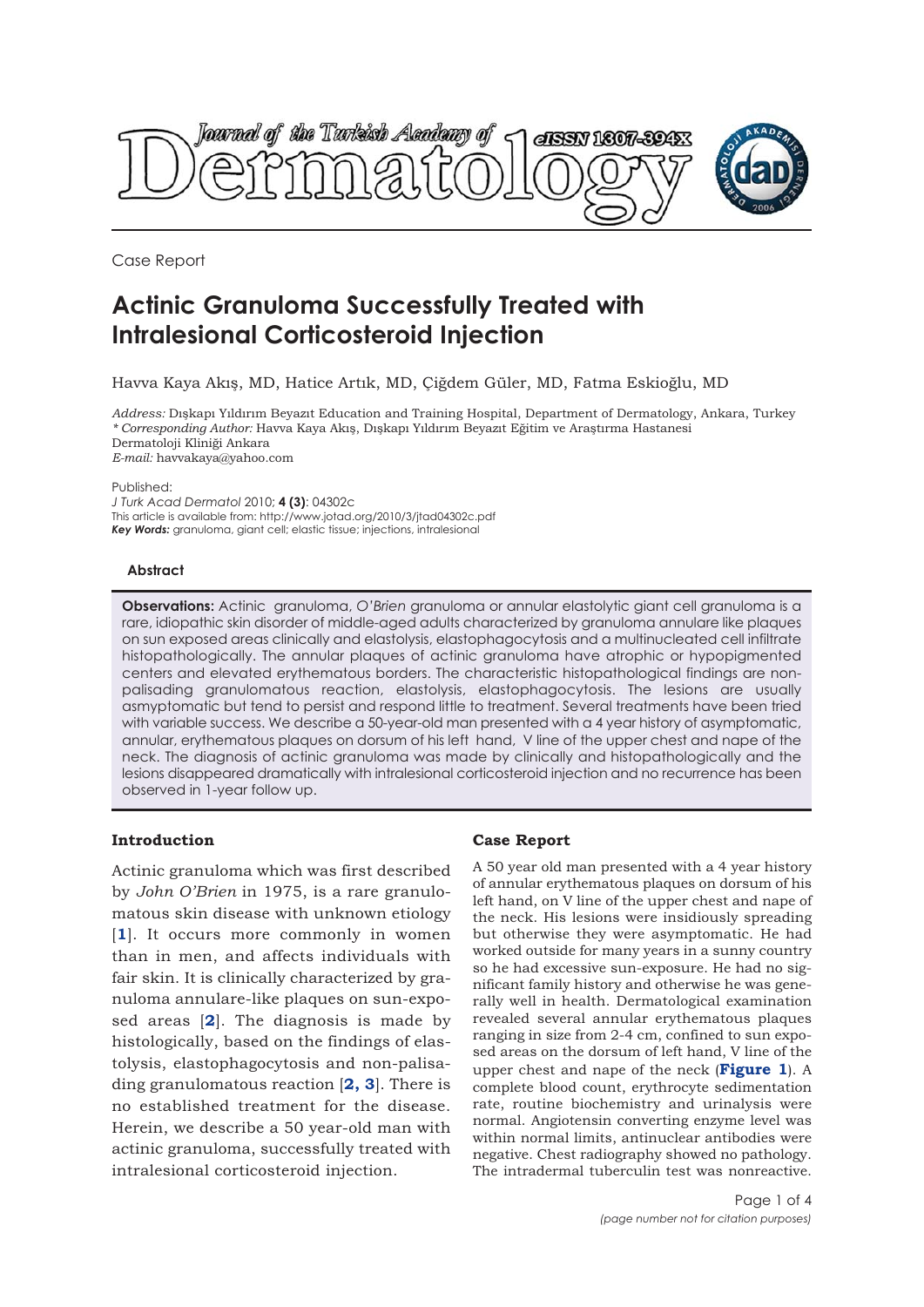*J Turk Acad Dermato*l 2010; **4 (3)**: 04302c. http://www.jotad.org/2010/3/jtad04302c.pdf



**Figure 1.** Annular eryhtematous plaques on dorsum of left hand, on V line of the upper chest and nape of the neck before treatment

The histopathological examination of a biopsy specimen from a representative lesion on the V line of the upper chest revealed multinucleated histiocytic cell infiltrate in upper and middle dermis. There was no finding of necrobiosis. Elastic *Verhoeff* stain revealed elastolysis and phagocytosed elastic fibers in some giant cells (**Figure 2**). Alcian blue stain showed no mucin deposition (**Figure 3**). We made the diagnosis of actinic granuloma according to these clinical and histological findings. Intralesional triamcinolone acetonide injection (10 mgr/ml) was performed to the plaques and the patient was advised to use broad spectrum sunscreens. Within 3 weeks the lesions disappeared completely (**Figure 4**), no side effects to the treatment were detected and no recurrence has been observed in 1-year follow up.

### **Discussion**

Actinic granuloma is an uncommon skin disease that occurs on sun-exposed areas of middle-aged individuals with significant post sun-exposure [**2**]. The lesions of actinic granuloma are normally colored to erythematous papules that coalesce to form centrifugally



**Figure 2.** Elastic *Verhoeff* stain revealed elastolysis and phagocytosed elastic fibers in some giant cells, *Verhoeff von Gieson* x 200

enlarging annular patterns which have atrophic or hypopigmented centers and elevated erythematous borders [**2**]. Because the lesions are so similar to granuloma annulare clinically, from the time of *O'Brien*'s first description of actinic granuloma as a distinct clinicopathological entity, there has been debate about this condition. It has been claimed to be a variant of granuloma annulare [**4**]. But later in clinical studies, actinic granuloma is demonstrated to be a unique and distinct entity which can be seperated from granuloma annulare histologically [**3, 5**].

The pathogenesis of the disease is not well defined. Actinic radiation is blaimed to be the etiological factor and actinically damaged elastic tissue is believed to be the initiating event [**1, 6, 7**]. According to this actinic damage hypothesis this degenerated tissue becomes an antigenic target and a cell mediated



**Figure 3.** Alcian blue stain showed no mucin deposition, *Alcian Blue* x 40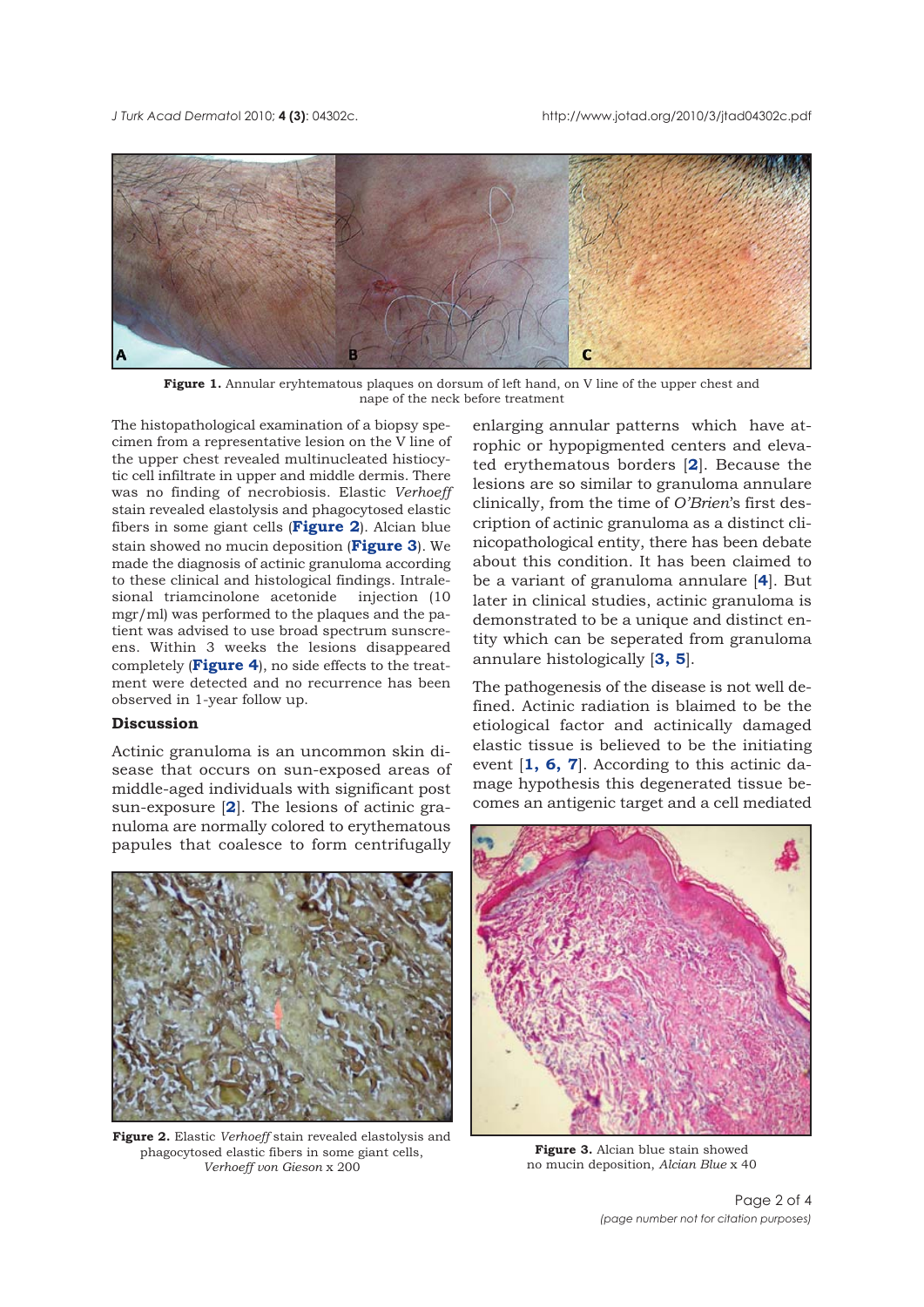

**Figure 4.** The lesions disappeared completely after intralesional corticosteroid injection within 3 weeks

immune response results in granulomatous inflammation [**2, 5**].

The disease is clinically characterized by asymptomatic, erythematous, annular plaques with firm atrophic centers and elevated borders, predominantly on sun exposed areas such as face and neck [**8**]. The differential diagnosis of actinic granuloma includes granuloma annulare, sarcoidosis, lupus vulgaris, discoid lupus erythematosus, annular lichen planus and necrobiosis lipoidica. The diagnosis is made histopathologically. The presence of nonpalisading granulomatous reaction with elastolysis and elastophagocytosis; and the absence of necrobiosis and mucin deposition are the distinctive histopathological features of the disease [**2, 3**]. The clinical features of our patient suggested actinic granuloma and the histopathological examination confirmed the diagnosis.

Treatment of actinic granuloma is difficult and it has a chronic course. Spontaneous remission may be observed rarely [**2**]. It is difficult to make estimation about the treatment of actinic granuloma since it is rare, the reported cases are limited in number and the results of long-term follow up are unknown. Topical and intralesional steroids, chloroquine, acitretin, isotretinoin, cyclosporine, pentoxyphylline, metothrexate, cryotherapy and PUVA photochemotherapy have been tried with variable success [**2, 9, 10, 11**]. While topical and intralesional steroids have been found to be ineffective in some cases, successful therapeutic response has also been reported [**6,12, 13, 14, 15**]. We preferred to perform intralesional triamcinolone acetonide injection because our patient had few lesions in number and he had not been

treated before and we received dramatic response to the treatment; the lesions disappeared completely in three weeks. Although no recurrence has been observed in 1-year follow up, longer time is needed to evaluate the long term efficiency of the treatment.

Our patient is displaying the characteristic clinical and histopathological findings of actinic granuloma and is treated successfully with intralesional steroid injection which is an effective and safe therapeutic option for actinic granuloma with lesions in small number.

#### **References**

- 1. O'Brien JP. Actinic granuloma. An annular connective tissue disorder affecting sun- and heat-damaged (elastotic) skin. Arch Dermatol 1975; 111: 460-466. PMID: 1122146
- 2. Stefanaki C, Panagiotopoulos A, Kostakis P, Stefanaki K, Petridis A. Actinic granuloma successfully treated with acitretin. Int J Dermatol 2005; 44: 163-166. PMID: 15689220
- 3. Al-Hoqail IA, Al-Ghamdi AM, Martinka M, Crawford RI. Actinic granuloma is a unique and distinct entity: a comparative study with granuloma annulare. Am J Dermatopathol 2002; 24: 521-522. PMID: 12140436
- 4. Ragaz A, Ackerman AB. Is actinic granuloma a specific condition? Am J Dermatopathol 1979; 1: 43-50. PMID: 398673
- 5. Limas C. The spectrum of primary cutaneous elastolytic granulomas and their distinction from granuloma annulare: a clinicopathological analysis. Histopathology 2004; 44: 277-282. PMID: 14987232
- 6. Prendiville J, Griffiths WA, Jones RR. O'Brien's actinic granuloma. Br J Dermatol 1985; 113: 353-358. PMID: 4063172
- 7. O'Brien JP, Regan W. Actinically degenerate elastic tissue is the likely antigenic basis of actinic granuloma of the skin and of temporal arteritis. J Am Acad Dermatol 1999; 40: 214-222. Erratum in: J Am Acad Dermatol 2000; 42: 148. PMID: 10025748